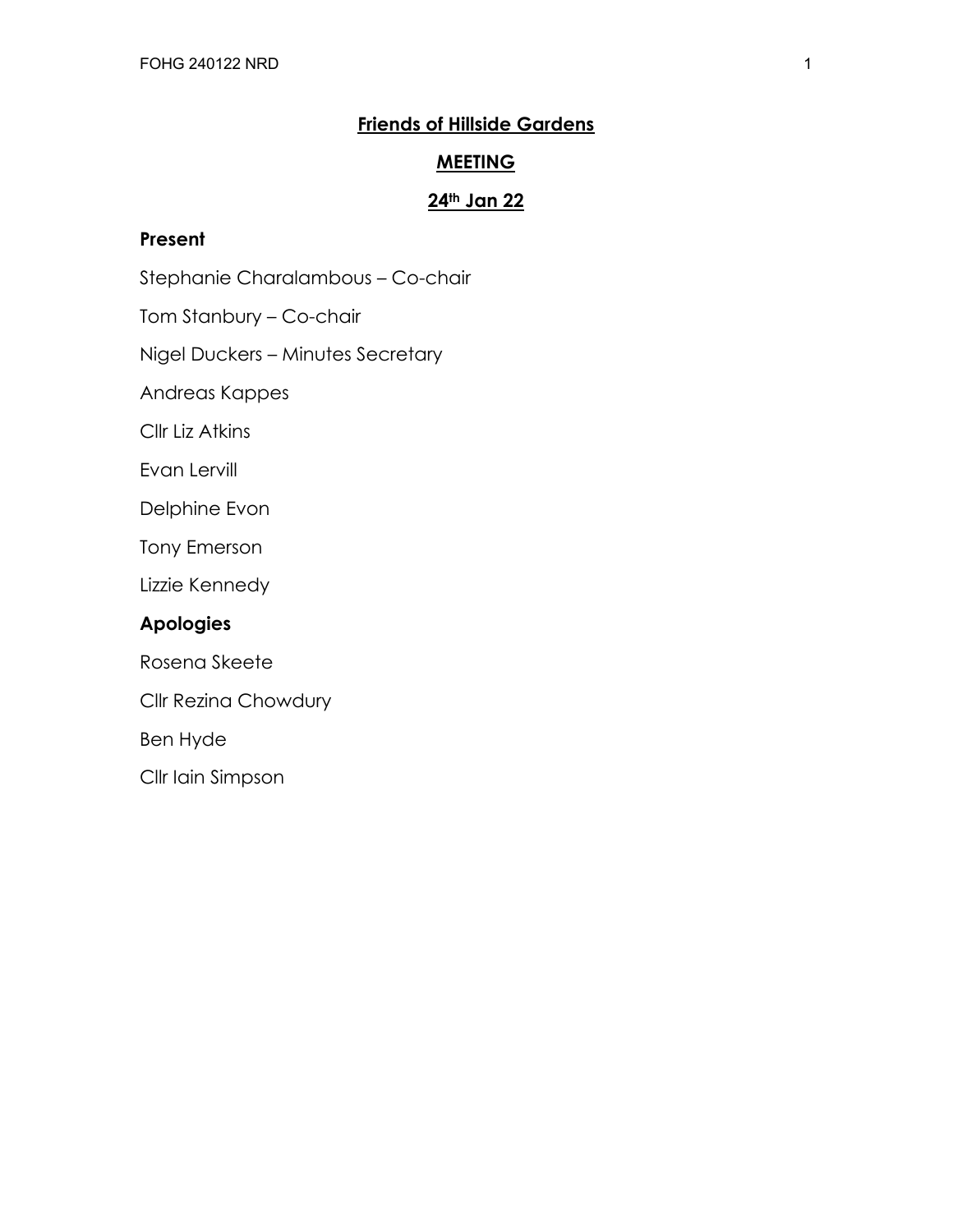| 1              | <b>Welcome and Apologies</b>                                                                                                                                                                                                                                                                                                                                                                                                                                                                                                                      |
|----------------|---------------------------------------------------------------------------------------------------------------------------------------------------------------------------------------------------------------------------------------------------------------------------------------------------------------------------------------------------------------------------------------------------------------------------------------------------------------------------------------------------------------------------------------------------|
|                | Stephanie Chaired the meeting. She welcomed and attendees<br>and gave apologies (above).                                                                                                                                                                                                                                                                                                                                                                                                                                                          |
| $\overline{2}$ | <b>Planned Works</b>                                                                                                                                                                                                                                                                                                                                                                                                                                                                                                                              |
|                | SC and TS reported back from the Partnership Board meeting.<br>Planned works for the park had gone out to tender with one<br>tender received. This will now be reviewed and either accepted,<br>or the tender will go out to the open market or an alternative<br>framework. Included in the specification is 'provision for<br>floodlights' - although actually providing these would need<br>planning permission and possible LTA funding towards the court<br>surfaces – also resurfacing the area between the play area and<br>the adult gym. |
|                | The surface put out to tender for the MUGAS us tarmac. The<br>meeting regarded this as not fit for purpose and passed the<br>following resolution:                                                                                                                                                                                                                                                                                                                                                                                                |
|                | "The Friends of Hillside Gardens are disappointed that at least<br>one of the MUGAS does not have a surface that is fully safe for<br>children and mature adult users, as has been long-requested<br>following many accidents and injuries on the existing tarmac<br>surfaces. We ask the Council to reconsider this immediately and<br>respond with urgency to the Chair of the Friends and the<br>Partnership Board".                                                                                                                           |
|                | The resolution was passed unanimously, and it was agreed that it<br>be sent to the relevant Council officers and to CIIr Sonia Winifred<br>and the ward councillors.                                                                                                                                                                                                                                                                                                                                                                              |
|                | The tennis courts will have a key-pad system for bookings. Bollard<br>lighting is planned for the central path. Works will be carried out<br>at the Children's centre to install a veranda, a mud kitchen and<br>a gate from the garden into the park.                                                                                                                                                                                                                                                                                            |
|                | The playground and the toilet block are not in the main tender<br>(being below the threshold to necessitate that). The meeting was<br>concerned about slippage in regard to the playground. The<br>state of the equipment is deteriorating, some of it is unsafe, some<br>has been removed. It was understood that the playground<br>would be renovated prior to the works on the courts etc. Now<br>the Council seems to be proposing the work be done after the                                                                                 |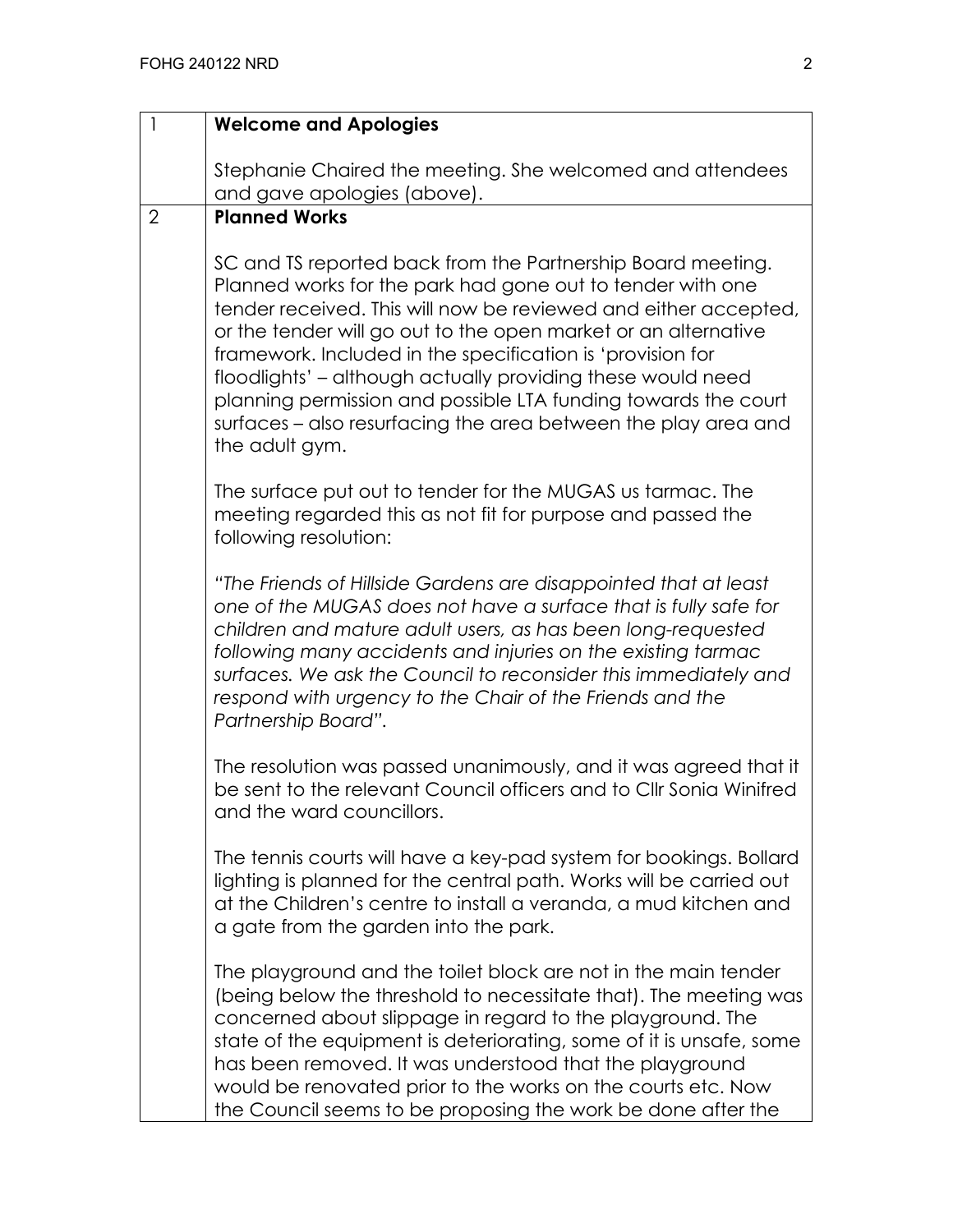|   | main works and with 'leftover' funds. The meeting felt this was<br>unsatisfactory and resolved to request that the playground works<br>be done at the same time as the works on the courts. We also<br>discussed a petition to voice the disquiet of park-users -<br>especially parents of young children - about the condition of the<br>playground, and contacting our MP, Brixton Buzz etc.                                                                                                                                        |
|---|---------------------------------------------------------------------------------------------------------------------------------------------------------------------------------------------------------------------------------------------------------------------------------------------------------------------------------------------------------------------------------------------------------------------------------------------------------------------------------------------------------------------------------------|
| 3 | <b>Treasurer and Banking</b>                                                                                                                                                                                                                                                                                                                                                                                                                                                                                                          |
|   | Despite the inefficiency of HSBC, it looks as if they will not close<br>our account and we will satisfy their safeguarding requirements.<br>There is £5104.20 in the account. TS has been managing the<br>account since the resignation of John Crilly as Treasurer. Ben<br>Hyde was elected to the post at the AGM but so far has not<br>taken-up access to the account. ND was asked to talk to Ben to<br>clarify whether he will take up the role, involving managing the<br>banking, preparing accounts and reporting to the AGM. |
| 4 | <b>Allotment</b>                                                                                                                                                                                                                                                                                                                                                                                                                                                                                                                      |
|   | The allotment group is thriving, this is the time of year that leases<br>are renewed etc. A commercial beekeeper (Luke) has shown<br>interest in locating 6 hives on the site and giving us a percentage<br>of honey, as well as participating in Open Days etc. EL will email<br>the allotment holders to get their view and clarify the terms with<br>Luke.                                                                                                                                                                         |
| 5 | <b>Tennis</b><br>No report.                                                                                                                                                                                                                                                                                                                                                                                                                                                                                                           |
| 6 | <b>Palace Road Nature Gardens</b>                                                                                                                                                                                                                                                                                                                                                                                                                                                                                                     |
|   | Jerry McAteer is back involved in PRNG. A link is being<br>established with the Coburg Crescent Learning Disability<br>Resource Centre https://beta.lambeth.gov.uk/better-fairer-<br>Iambeth/projects/coburg-crescent-learning-disability-resource-<br>centre. This has resulted in them going to replant the verge<br>outside PRNG and may involve future involvement by users,<br>which the meeting welcomed.                                                                                                                       |
| 7 | Café/Coffee Cart                                                                                                                                                                                                                                                                                                                                                                                                                                                                                                                      |
|   | The meeting expressed the hope that we might be able to offer<br>coffee and refreshment in the park on a monthly basis, either by                                                                                                                                                                                                                                                                                                                                                                                                     |